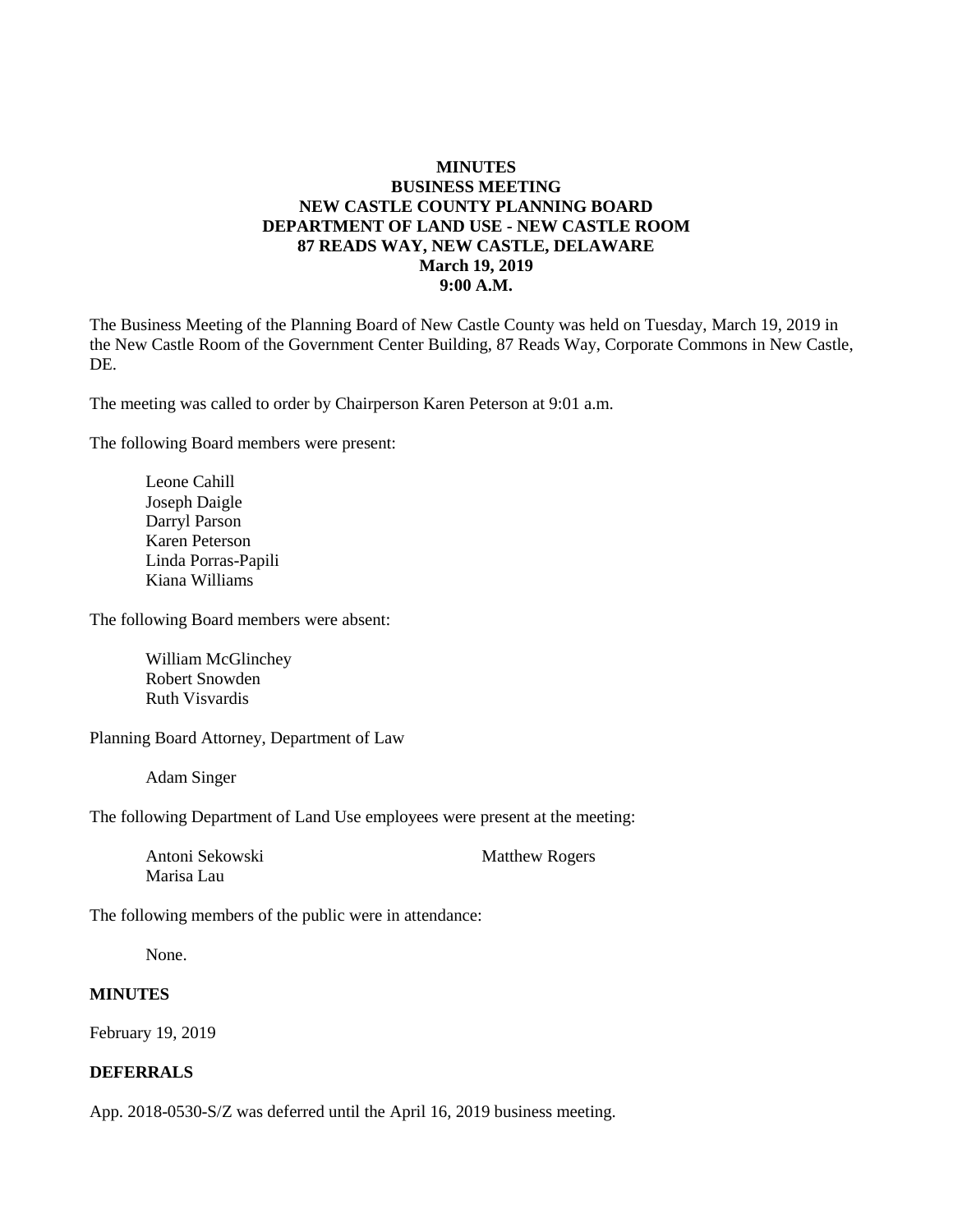### 2 **BUSINESS**

**App. 2018-0679-Z.** East side of South DuPont Highway (SR 7) and on the northeast side of the intersection of Wrangle Hill Road and South DuPont Highway. This is a County initiated rezoning at **1386 School House Road** to change the zoning of the site to permit commercial uses on the property. **Ordinance 18-131 will rezone 51.01 acres from CR (Commercial Regional) to HI (Heavy Industrial)** and amend the 2012 Comprehensive Development Plan consistent therewith. CR Zoning. CD12. (T.P. 12-013.00-007)

The Department has considered the *Standards for Zoning Map Amendment* in Section 40.31.410 A through E of the *New Castle County Code,* the proposed plan, and comments received from agencies and the public. Based on this analysis, the Department recommends **APPROVAL** of Ordinance **18-131**.

At a business meeting held on March 19, 2019 the Planning Board considered the recommendation offered by the Department of Land Use. On a motion by Ms. Papili, seconded by Ms. Cahill, the Planning Board voted to recommend APPROVAL of Ordinance 18-131 as introduced. The motion was adopted by a vote of 6-0-0-3 (Yes: Cahill-Krout, Daigle, Parson, Peterson, Porras-Papili, Williams; No: none; Abstain: None; Absent: McGlinchey, Snowden, Visvardis).

In discussion preceding the vote the Board members offered the following comments:

Ms. Papili asked if the Department had heard from the public after the hearing about the school located near the subject parcel. Matthew Rogers, Planner for the Department of Land Use, replied that no additional comments had been received. Ms. Peterson asked Mr. Parson if he had read the transcript of the February public hearing since he had been unable to attend. He replied that he had read the transcript and Department analysis.

### **OTHER BUSINESS**

None.

## **REPORT OF COMMITTEES**

None.

## **REPORT OF GENERAL MANAGER**

Antoni Sekowski, Planning Manager of the Department of Land Use, announced two upcoming events. On March 20<sup>th</sup> at 6pm, the second public workshop for the Concord Pike corridor study will take place at Brandywine High School. It will include a presentation and open house with DelDOT and WILMAPCO boards on display showing their analysis so far. On March 28<sup>th</sup> at the Gilliam Building, the Department will host a Community Conversation forum to discuss efforts related to open space issues, including agricultural preservation, relevant community plans, and other preservation issues. There will be a general discussion starting at 3 pm, followed by a keynote speaker at 4pm, and then a panel taking questions. Ms. Peterson asked that the event details be forwarded to the board after the meeting.

### **REPORT OF CHAIRPERSON**

Ms. Peterson announced that the 2018 annual report was completed on March 7 and is now available on the County website. She reminded everyone that the celebration for Sandra Anderson in honor of her retirement will take place this Thursday at 3pm.

### **OTHER BOARD MEMBER COMMENTS**

None.